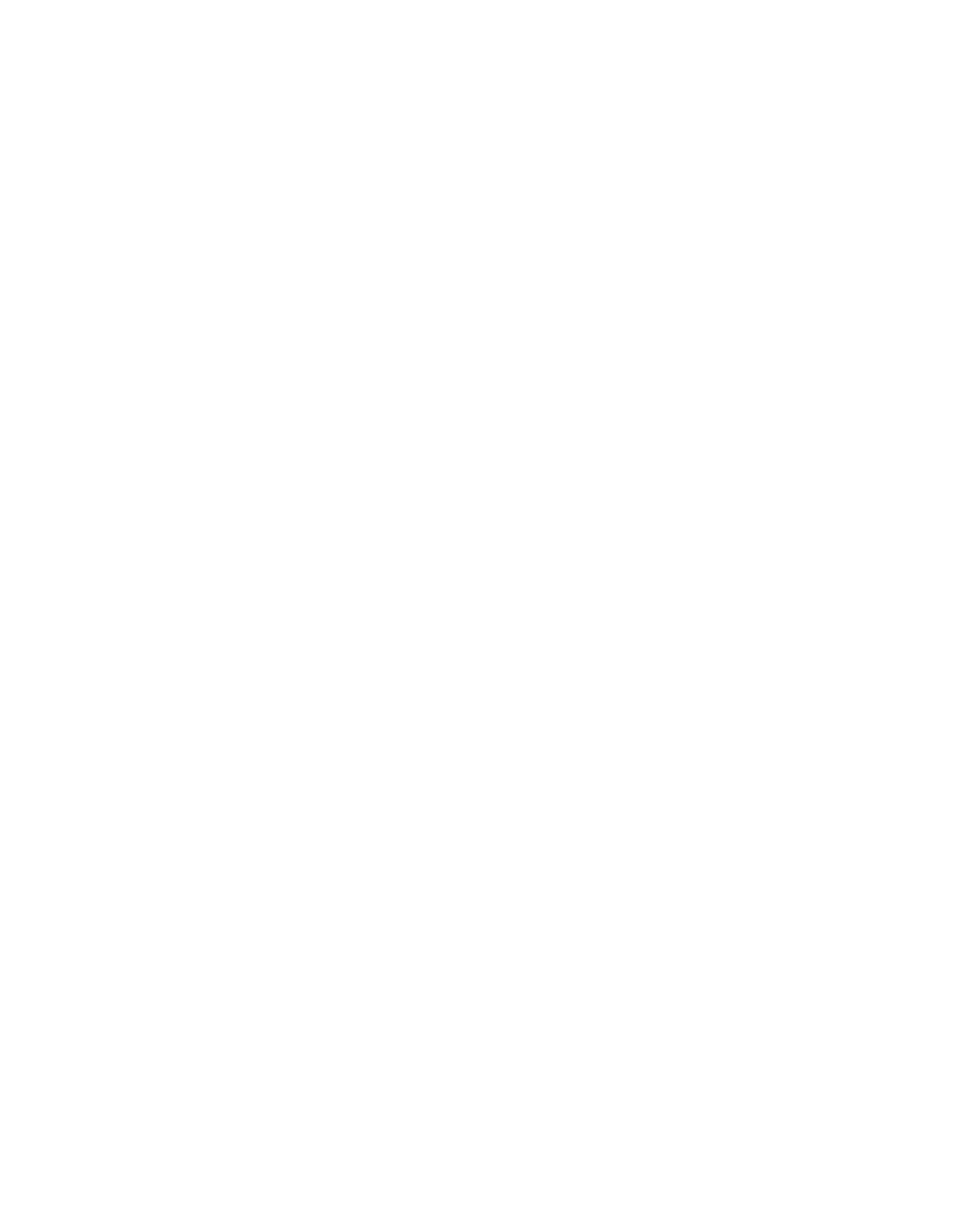#### **WHY 13 MITZVOT**

Many Jewish *berachot* (blessings) include the phrase "who sanctifies us through Your commandments." As you get closer to becoming a bar/bat mitzvah, "subject to the commandments," this phrase will take on special meaning for you. Your becoming a bar/bat mitzvah symbolizes your willingness to become more and more responsible for performing these commandments, the *mitzvot*, which are the duties and obligations of Jewish life. Performing *mitzvot* is the special way that the Jewish people try to make the world a better place. They also help us perpetuate our heritage by fulfilling our historic covenant with God. We do this **13 MITZVOT**, "through Your commandments."

In our tradition, every Jew becomes a bar/bat mitzvah, not just those who undergo a special ceremony. According to our tradition, when a girl or boy reaches the age of 13, she/he becomes responsible for performing *mitzvot*.

The ceremony at which a child becomes a bar/bar mitzvah, held around the age of 13, or anytime afterwards in our congregation, celebrates the beginning of your transition from childhood to adulthood. You will not suddenly, magically, become an adult. But you will start the long process of growth that will help you reach that goal. On Shabbat you will help lead the congregation in worship and read a portion from the Torah. Your leading of the worship service and your mastery of Hebrew, the language of the Jewish people, are, in themselves, fulfillment of two *mitzvot*. They symbolize your readiness to declare yourself a bar/bat mitzvah.

During the next months, you will train and prepare for the service. You will also take part in **13 MITZVOT**. The core of this program is performing *mitzvot*. Just as we practice a musical instrument before playing a concert, or a sport before playing in a game, so we practice *mitzvot* before becoming a bar/bat mitzvah. **13 MITZVOT** is designed to help you prepare to become a real bar/bat mitzvah.

### **WHAT IS 13 MITZVOT?**

**13 MITZVOT** is a learning-through-doing program based on rabbinic teachings. According to tradition, there are 613 *mitzvot* in the Torah. The Rabbis taught that all *mitzvot* fall into one of three areas: study, worship, and loving deeds. As they tell us:

"The world depends on three things: on Torah, on worship, and on loving deeds." –Pirke Avot 1:2

**13 MITZVOT** has been created around these three categories of *mitzvot*. To help prepare you for becoming a bar/bat mitzvah, you will be asked to fulfill some *mitzvot* from each category.

**13 MITZVOT** offers you a choice of different *mitzvot* in each of three categories: Torah (study), worship and loving deeds. You will be asked to fulfill 13 of these. Some *mitzvot* will be required and some will be elective, that is, you will decide which ones you would like to do. You might even have your own ideas for some *mitzvot*. If so, we will be glad to help you.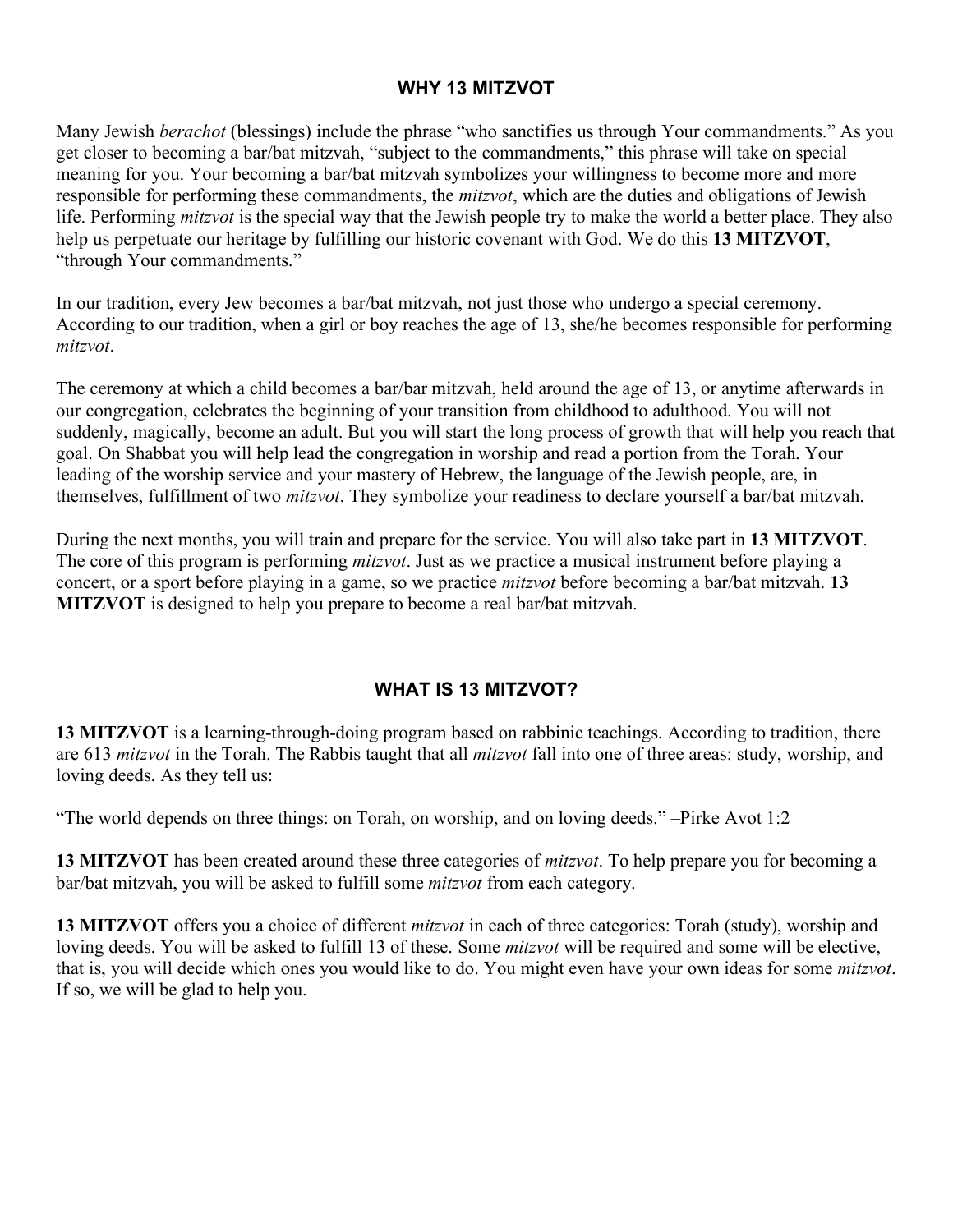#### **HOW DOES 13 MITZVOT WORK?**

Because **13 MITZVOT** is designed to help prepare you for the responsibilities you will assume as you enter Jewish adulthood, the program is self-administered. We will help you understand the program and answer any questions you might have, but it will be up to you to fulfill the program's requirements.

Some *mitzvot*, such as leading the congregation in prayer and reading or chanting your Torah portion, will not be completed until the day of your becoming a bar/bat mitzvah. Most of the *mitzvot*, however, will be finished before that day. You must complete your program at three weeks before your bar/bat mitzvah date.

## **WHICH MITZVOT SHOULD I FULFILL?**

The *mitzvot* from which you can choose are listed on the following pages. If you have any questions regarding those listed or would like to do something that is not included on the list, please contact the Director of Education and Youth Activities.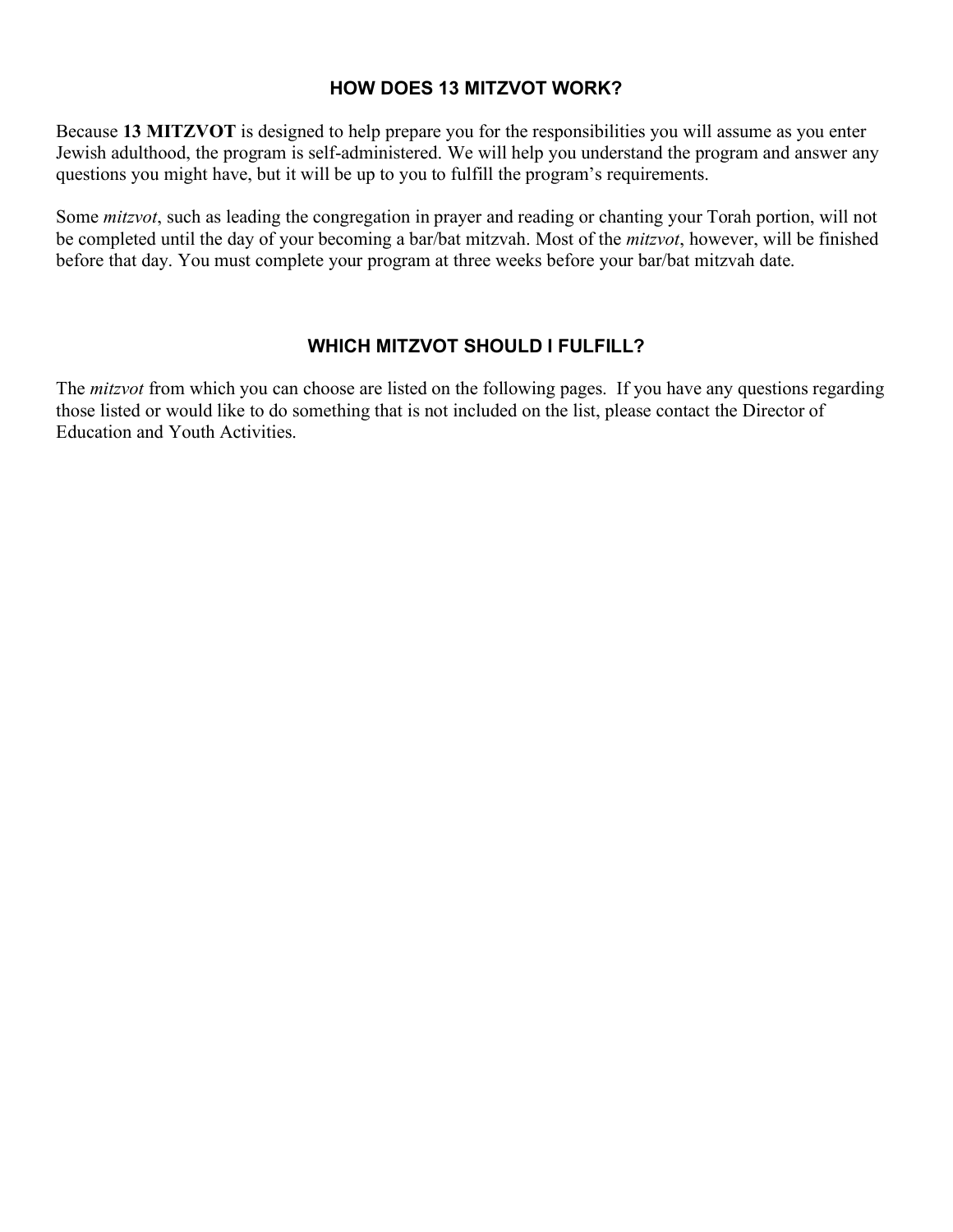## **TORAH (STUDY)**

#### Choose Three

- 1. In order to begin to develop a Jewish library, add at least two Jewish books to your personal collection. Read them and then write a report on each.
- 2. Watch three educational programs with Jewish subject matter or two Jewish-themed movies and write a report on each one.
- 3. Subscribe to a Jewish magazine or find articles on Jewish subjects on the Internet. Write reports on two articles.
- 4. Learn to play a piece of Jewish music or create a piece of Jewish artwork. You must submit your artwork (or take a picture of it). You may choose to perform the music at Wednesday *minyan* or submit a video showing you playing the music.
- 5. Visit a Jewish museum with your family, and write a paper on one of the exhibits that sparked your interest. The seventh-grade class trip to the Holocaust museum can fulfill this.
- 6. Attend a Jewish-themed play with your family. Create a billboard for the play or write a review.
- 7. Attend an interfaith event in the community and write a report about your experience.

#### **Note: All written work must be at minimum one typed double-spaced page (12 font).**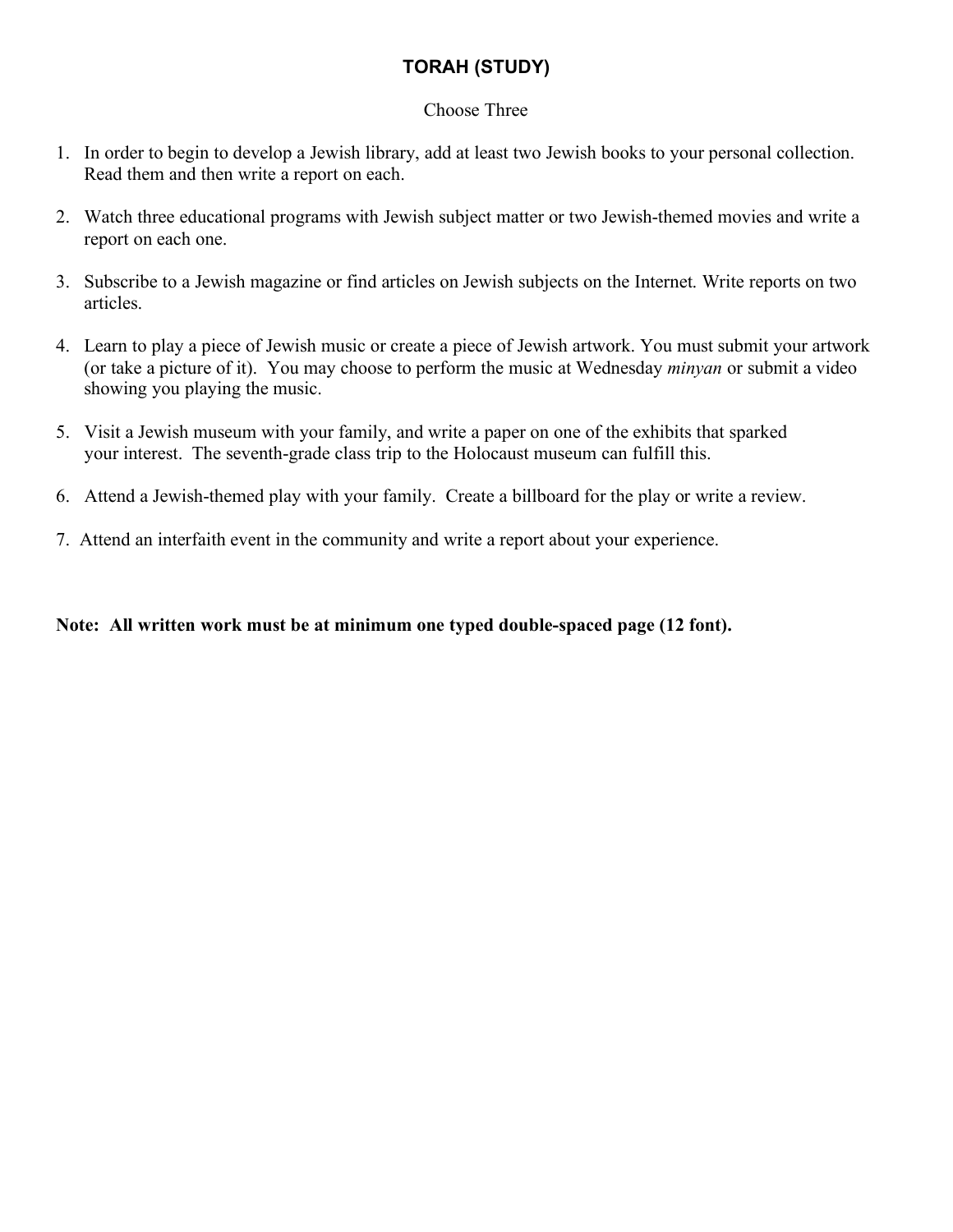## **WORSHIP**

#### Choose Four

- 1. Choose one of the Shabbat *mitzvot* (Kiddush, Motzi, candles) each Friday evening for one month, and after performing the *mitzvah*, discuss it with your family around the table, finding out how each member of the family feels about that *mitzvah*. Keep a written diary of each week's conversation.
- 2. It is a tradition to recite the Shema, including *V'ahavta* in Hebrew and English before going to bed at night. For one month, keep a daily written record of thoughts you have while doing this *mitzvah*.
- 3. Attend with your family **ALL** special services (Rosh Hashanah, Yom Kippur, Sukkot, Passover, Shavuot) between now and becoming a bar/bat mitzvah. If you are uncertain what this entails, please ask. This may require missing school.
- 4. Make and use a Jewish ritual object such as a *mezuzah*, Havdalah candle, *chanukiah*, yad or challah cover. You must submit the object or a photo of it.
- 5. Lead part of your family's Passover Seder other than the Four Questions.
- 6. Learn to sound the shofar and take part in the High Holiday services.
- 7. Design an activity based on the Torah portion for a Shabbat B'Yachad service. You must get permission in advance from the Director of Education and Youth Activities.
- 8. Write your own personal interpretations for two of the prayers in the Shabbat morning service.
- 9. Read from the Megillah at the synagogue's Purim service.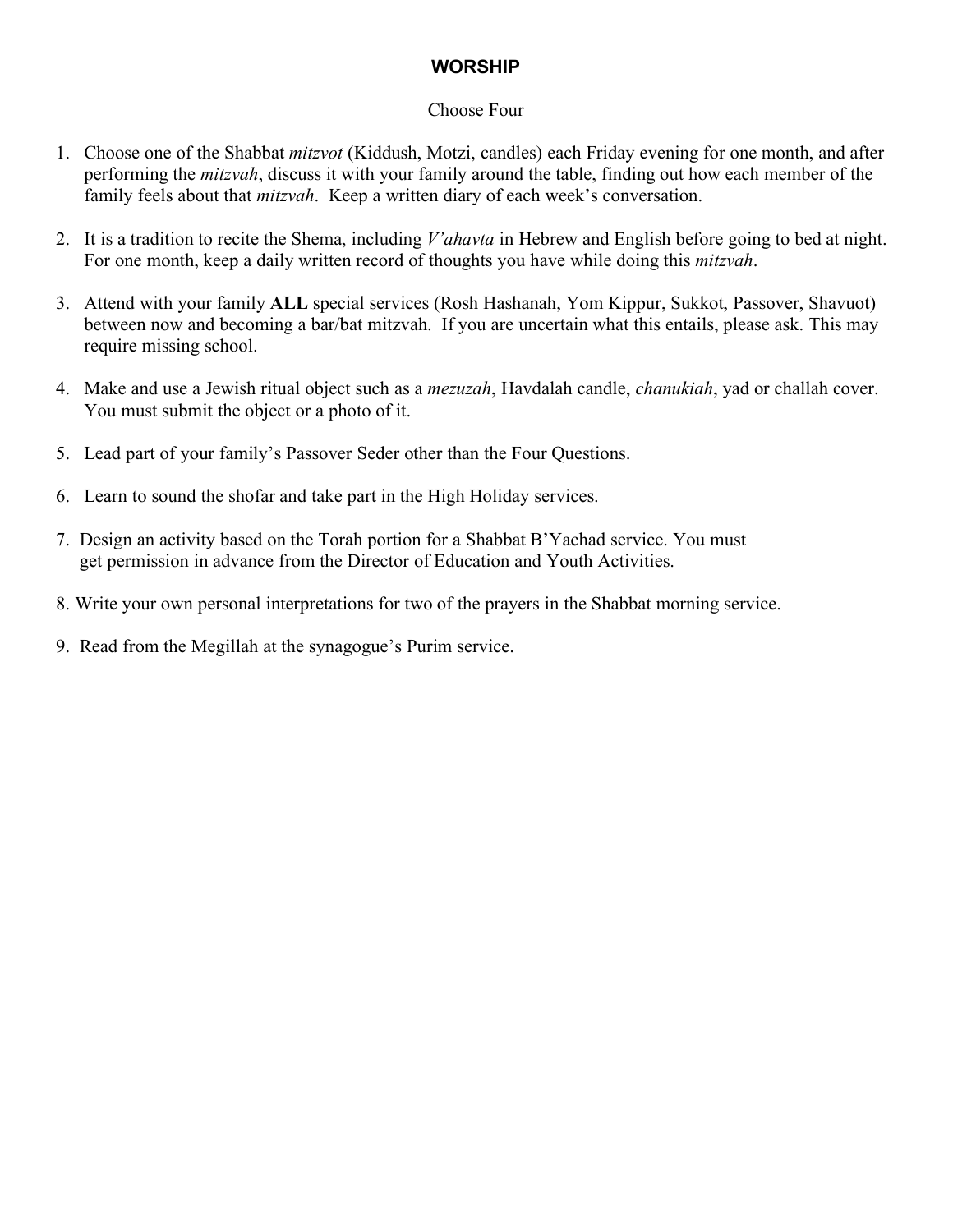## **LOVING DEEDS**

#### Choose Six

- 1. Make a contribution to one of the Synagogue Funds in honor or in memory of someone.
- 2. Pledge a part of your gift money to the charity of your choice.
- 3. Start a clothing drive in your neighborhood and donate the clothes to charity.
- 4. Support a local recycling project by bringing in at least one month of your family's refuse (old newspapers, glass bottles, cans) to the appropriate drop-off center.
- 5. Read the daily paper for a week and determine the local issues in our community and current events that concern the world. Write to an elected official about an issue of concern either in the community, the country, or to help the Jewish people. Submit a copy to the Director.
- 6. Help a classmate who is ill. Bring homework, library books, messages between home and school.
- 7. Show hospitality. Invite another congregation family over for a Shabbat meal and help cook.
- 8. Prepare and donate a food package to a needy family.
- 9. Comfort a mourner by paying a visit or sending a card.
- 10. Help out your family or talk with your parents to figure out a *new* chore or task that will indicate your growing responsibility and maturity.
- 11. Help out an older adult who lives in your neighborhood by raking leaves, shoveling snow or running errands.
- 12. Help your parent grocery shop each week for one month, and select food items (non-perishable) to donate to feed the hungry.
- 13. Volunteer to help out at two synagogue events (babysitting, Chanukah party, Purim carnival).
- 14. Visit a nursing home and lead an activity for the residents.
- 15. Participate in an organized walk or run for a charitable cause.
- 16. Participate in the synagogue's annual Good Deeds Day.
- 17. Prepare a meal for the homeless shelter.